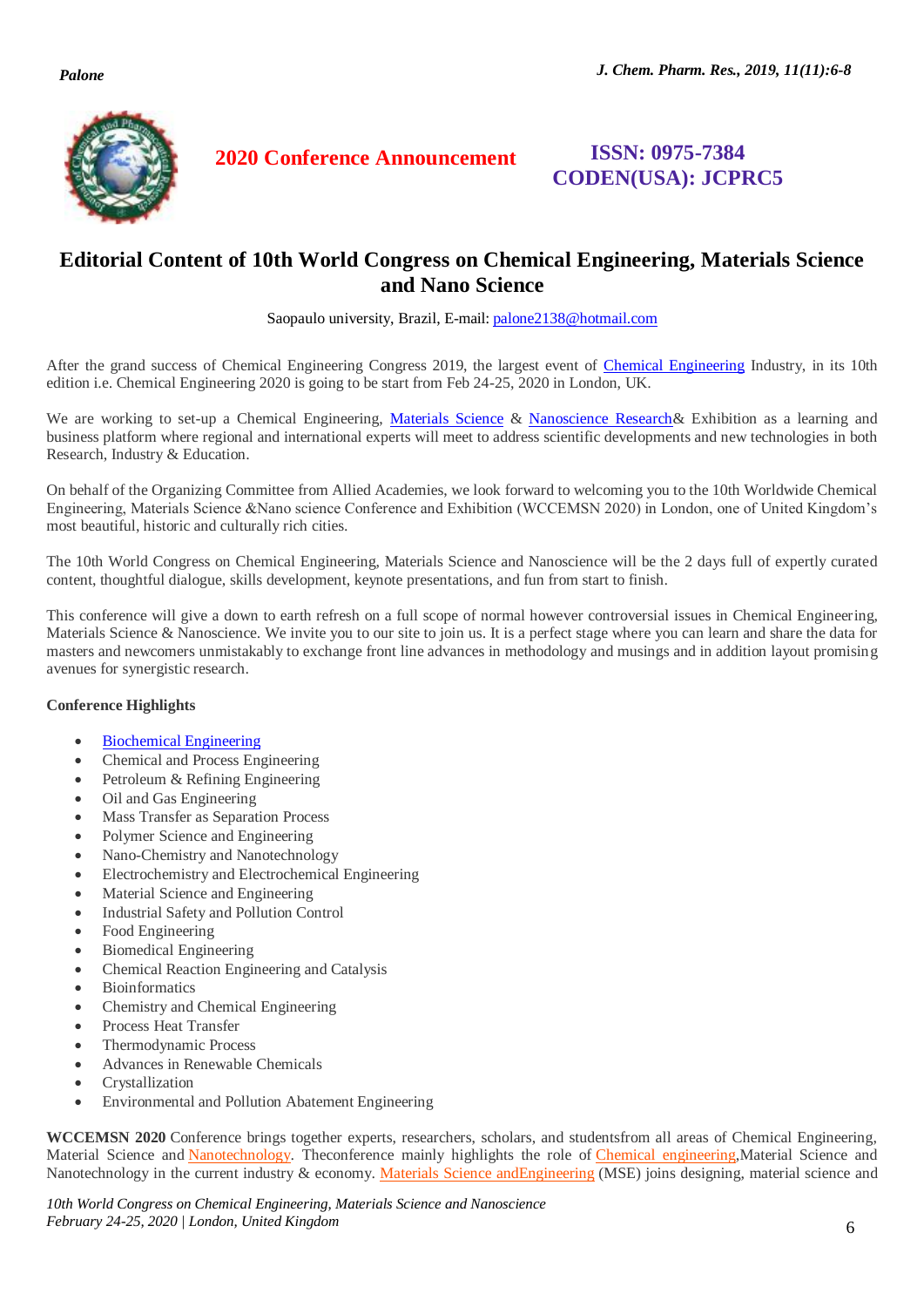science standardsto tackle certifiable issues related to nanotechnology, biotechnology, datainnovation, vitality, assembling, and other significant building disciplines.Nanoscience and nanotechnology incorporate the ability to see and to controlparticular particles and molecules and combine the areas of chemistry, biology, physics, materials science, and engineering. Development of High-Performance Polymersand Bioweapons using *ChemicalEngineering* is the key topic of the conference. And looking at the placeLondon, it would be a wonderful experience to visit here as it has a greattourist attraction and the trip is really going to be memorable.

**10th WorldCongress on Chemical Engineering, Materials Science and Nanoscience** provides aplatform where you can trade thoughts and continues refreshing about the mostrecent developments in Chemical Engineering, MaterialScience and Nanotechnology. It is a good opportunity to go with the knowledge & presentations conveyedby Eminent Scientists from everywhere throughout the world and establish the views at a global level.

#### **Target Audience:**

- 1. Chemical Engineers.
- 2. Materials Engineers.
- 3. Nanotechnologists.
- 4. Academians.
- 5. Material ScienceResearchers.
- 6. Nano-Scientists.
- 7. Students from ChemicalEngineering, Nanotechnology and Material Science.
- 8. Chemical Industry.
- 9. Nanotech Industry.

#### **Benefits of Attending:**

- 1. Globalnetworking: In Transferring and Exchanging Ideas.
- 2. Opportunityfor Promoters and Sponsors at this International Event.
- 3. CNE and CPDCertification.
- 4. Participation Certificateby IOCM.
- 5. Abstract Publishedin the Journals with Unique DOI.

## **Modes of Participation at Chemical Engineering 2020:**

- 1. KeynoteSpeakers.
- 2. Delegates.
- 3. Young ResearchForum.
- 4. Exhibitors.
- 5. Workshops.
- 6. Symposium.
- 7. Video orE-Poster.
- 8. Sponsors.

#### Poster Competition

Student Poster Competition is organized at Allied Academies , to encourage students and recent graduates to show their original work which is able to be later printed within the Allied Academies Journals. All accepted abstracts are bestowed at the poster sessions throughout the conference. Allied Academies aims at setting a platform for all the budding scientists and researchers to show their period of time work and share their views and aspects associated with the theme of the conference

- *Eligibility criteria:*
	- E-Poster are not eligible for this category
	- The best poster awards will be given to the first 3 Participants.
	- The best poster will be chosen by the OCM
	- Poster Abstract should be submitted to the Website or to the Programme Manager to get an acceptance letter.

*10th World Congress on Chemical Engineering, Materials Science and Nanoscience* 7 *February 24-25, 2020 | London, United Kingdom*